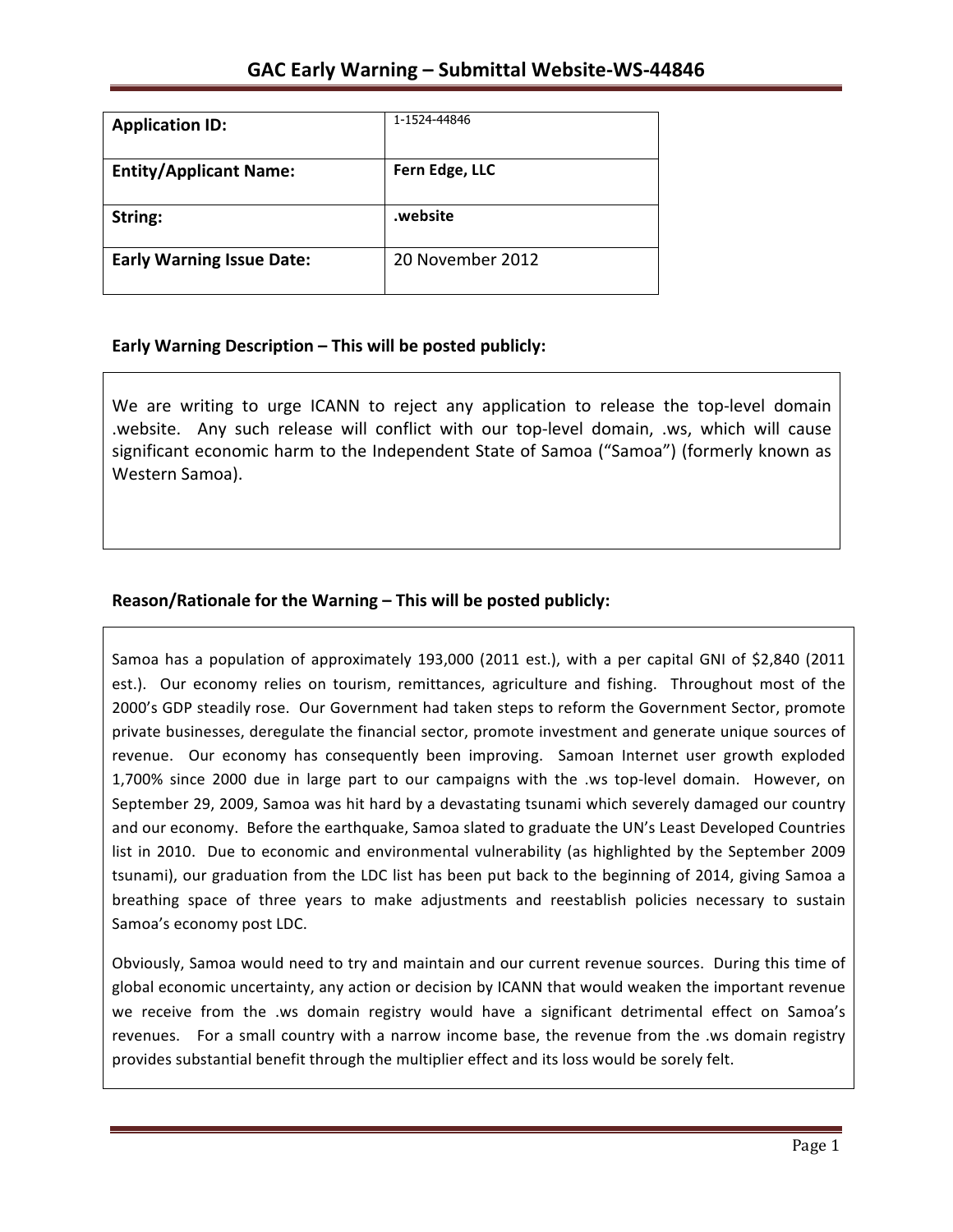### **CONFUSINGLY SIMILAR**

The top-level domain .website, if released, would be confusingly similar to the top-level domain .ws; therefore, ICANN should reject the three (3) applications for the release of .website. A top-level domain is "confusingly similar" to another top-level domain when that top-level domain so resembles a top-level domain previously released by ICANN and used throughout the world, as to be likely to cause confusion, or to cause mistake, or to deceive.

Here, .ws closely resembles .website in meaning due to our development of the top-level domain over years through our license arrangements, extensive marketing campaigns and investment of millions of dollars. Since 1999, the top level domain, .ws, has been extensively marketed throughout the world as synonymous with "WebSite." Users that register a .ws domain name do so because they want Internet users to think of such domain as their "WebSite"." Users that register for a .ws domain name do not do so because they want Internet users to believe it has some link with the country of Western Samoa.

Since 1999, over 1,000,000 .ws domain names have been registered and used by Internet users for their websites and email addresses. At one point in time, www.WebSite.ws, was the 2,500<sup>th</sup> most visited website in the world. Currently .ws has millions of search results on Google and hundreds of millions of pages on the Google search engine.

If .website is released, Internet users attempting to find a person's or company's website will be confused as to whether he or she should go to the domain name with a .ws or .website. to find the website he or she is looking for. If Internet users are not able to quickly find the website they are looking for, they will grow frustrated and log off. One important goal of the Internet and those charged with assigning domain names should be to ensure that users can easily find the information they are looking for with as little confusion as possible. Creating and releasing confusingly similar top-level domains defeats this goal.

## **INTERFERENCE WITH PROSPECTIVE ECONOMIC ADVANTAGE**

Moreover, such conduct causes tortuous interference with the prospective economic advantage of Samoa and its licensees. The tort consists of intentional (or negligent) and improper methods of diverting or taking business from another that are not within the privilege of fair competition. Generally, the tort of interference with prospective economic advantage arises when (1) an economic relationship exists between the plaintiff and some third party with the probability of future economic benefit to the plaintiff; (2) the defendant has knowledge of the relationship; (3) the defendant engaged in wrongful conduct (either intentionally or negligently); (4) actual disruption of the relationship which causes economic harm occurs; (5) the economic harm to the plaintiff was proximately caused by the acts of the defendant; and (6) the defendant's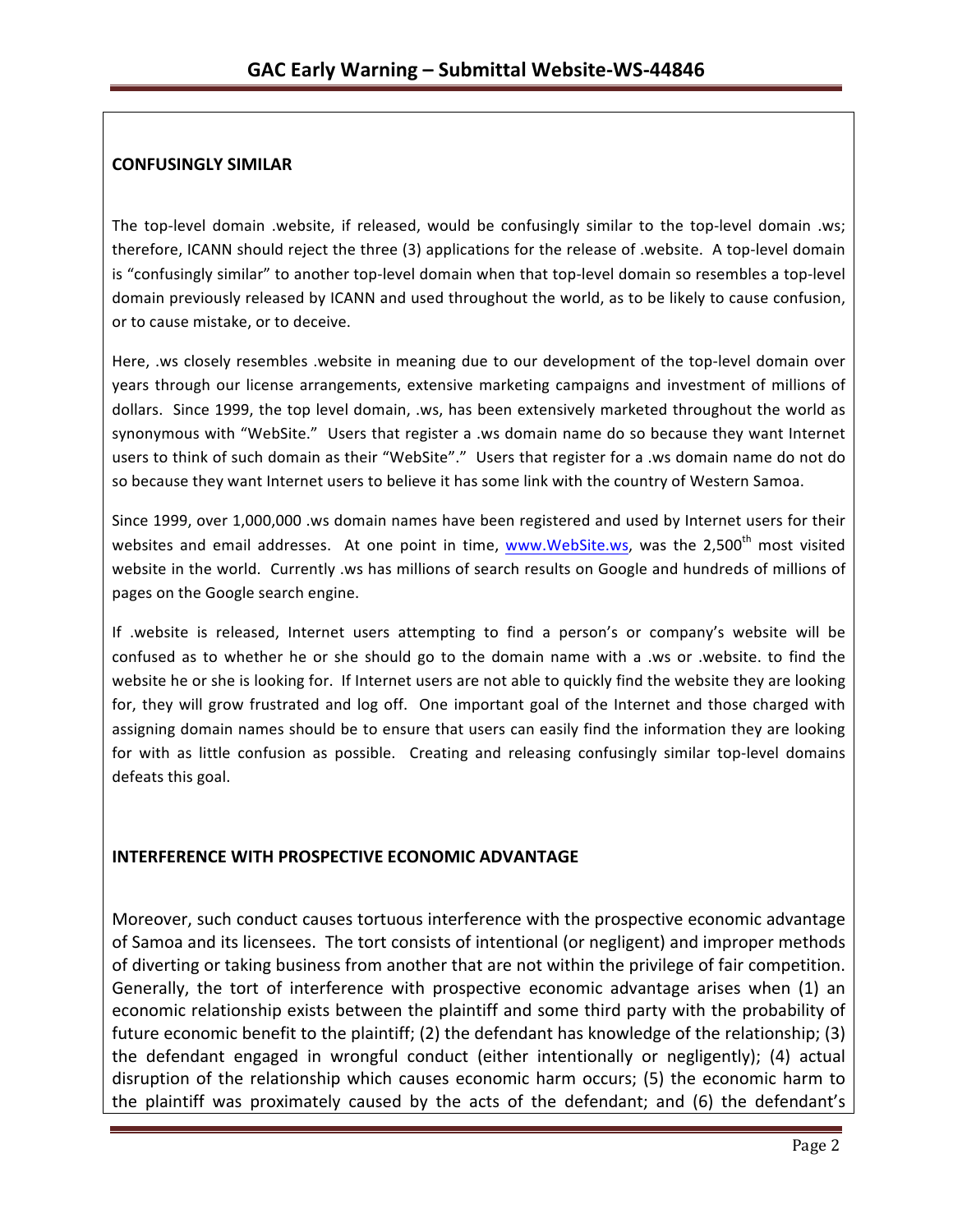conduct was wrongful by some legal measure other than the fact of interference itself.

Here, the Government of Samoa through its licensees market the top level domain, .ws., as "WebSite" and register internet domains for over internet users desiring to have their own .ws WebSite. ICANN is aware of this contractual arrangement. Releasing top level domains .website will cause confusion among internet users as described above and such confusion will cause economic harm to Samoa by causing the number of .ws domain registrations to substantially decrease.

## **Possible Remediation steps for Applicant – This will be posted publicly:**

The applicant should withdraw their application based on the information provided above

## **Further Notes from GAC Member(s) (Optional) – This will be posted publicly:**

The Government of Samoa and its licensees enthusiastically support the continuing expansion of the Internet and the opportunities it provides users and content providers, as well as the revenue it can help generate for our world's lesser developed countries, which includes Samoa. However, the release of toplevel domain names that are confusingly similar to existing top-level domains will have a destructive impact on such progress and drastically reduces revenues for Samoa. Accordingly, we strongly urge ICANN to reject the three (3) applications for the release of the .website top-level domain.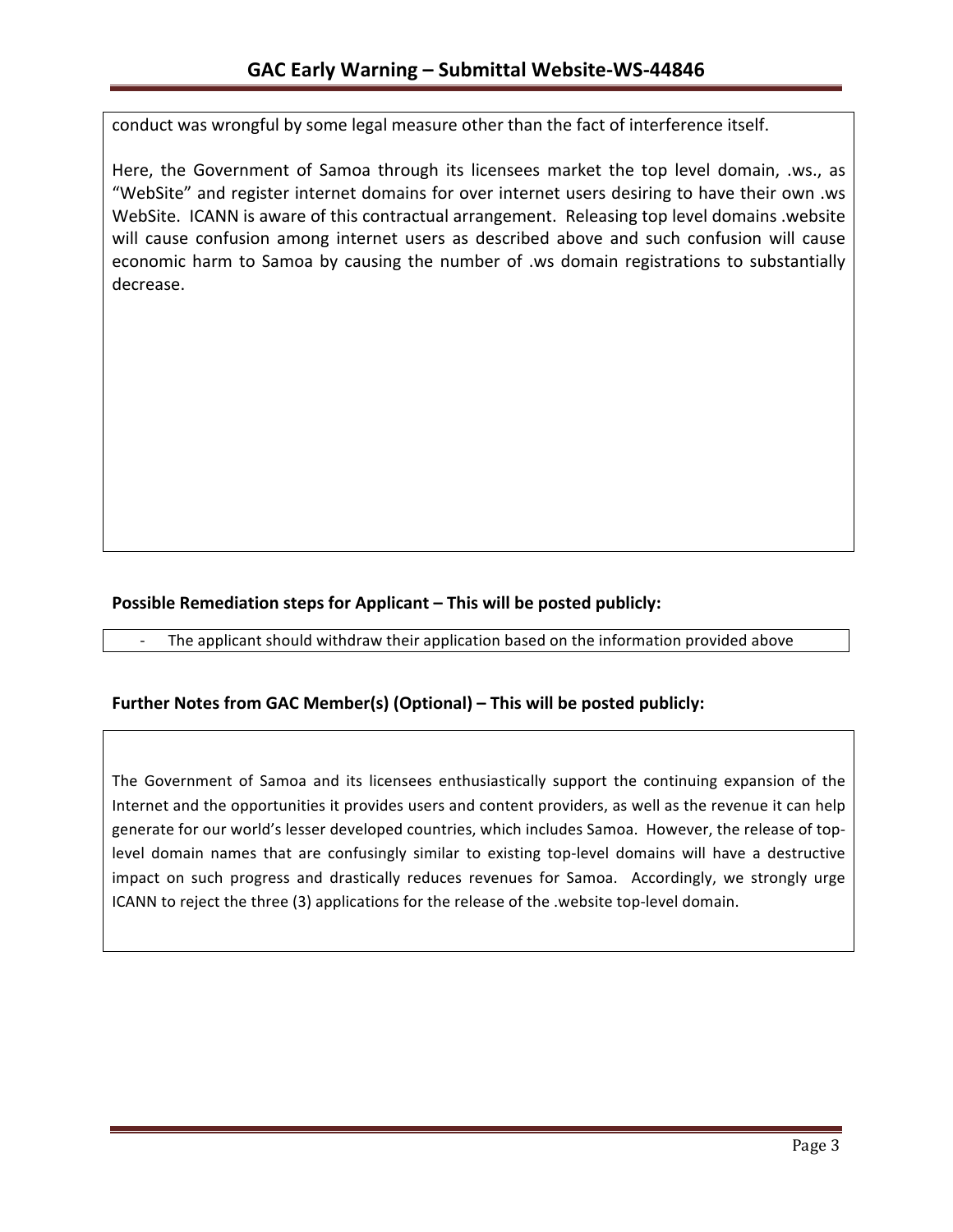# **INFORMATION FOR APPLICANTS**

# **About GAC Early Warning**

The GAC Early Warning is a notice only. It is not a formal objection, nor does it directly lead to a process that can result in rejection of the application. However, a GAC Early Warning should be taken seriously as it raises the likelihood that the application could be the subject of GAC Advice on New gTLDs or of a formal objection at a later stage in the process. Refer to section 1.1.2.4 of the Applicant Guidebook (http://newgtlds.icann.org/en/applicants/agb) for more information on GAC Early Warning.

# **Instructions if you receive the Early Warning**

**ICANN** strongly encourages you work with relevant parties as soon as possible to address the concerns **voiced in the GAC Early Warning.** 

#### **Asking questions about your GAC Early Warning**

If you have questions or need clarification about your GAC Early Warning, please contact gacearlywarning@gac.icann.org. As highlighted above, ICANN strongly encourages you to contact